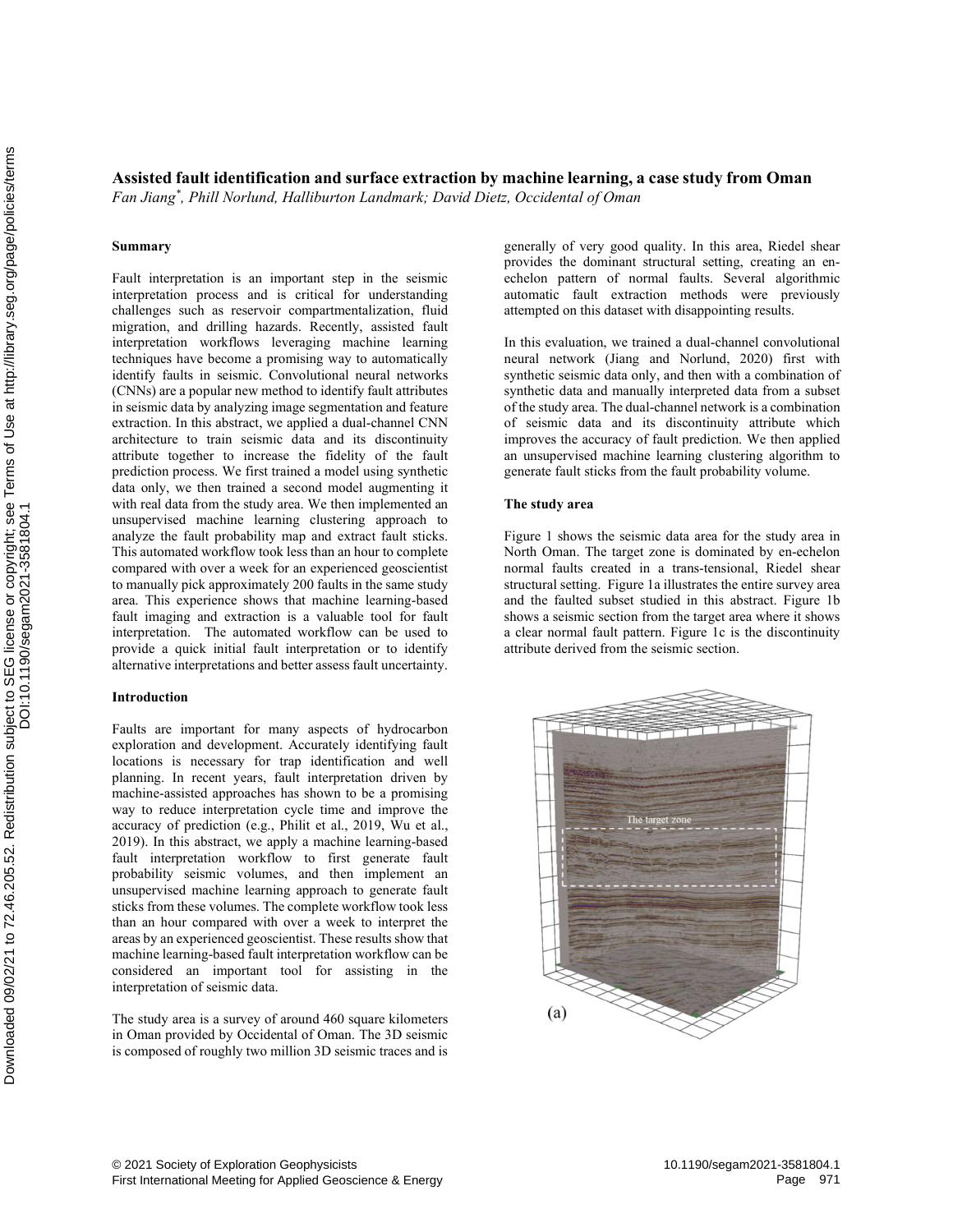# Assisted fault identification and surface extraction by machine learning



Figure 1: The study area in Oman. (a) The entire survey area and the target zone; (b) the seismic section with normal fault pattern; (c) The discontinuity attribute derived from (b).

#### Fault prediction by a synthetic deep learning model

We started with a model trained with synthetic data only to predict an initial fault probability volume. A dual-channel

convolutional neural network was implemented to train the model. The training dataset was generated using a synthetic data generator, then the synthetic seismic data was used to calculate a discontinuity attribute. The final training data was composed of seismic and its discontinuity attribute together. A normalization scheme was also applied to the dual-channel data to constrain the amplitude range of input data in a similar magnitude. This helps to avoid overfitting when predicting the fault probability volume. Once we have trained the synthetic model, we then calculate the discontinuity attribute for the testing data and apply the same normalization scheme. We used manually interpreted faults as the benchmark to validate our algorithm. Figure  $2(a)$ shows a section view with faults predicted by the synthetic trained model. The manually interpreted faults are then overlain on the predicted fault probability volume. The result shows that the deep learning model trained by synthetic data can successfully identify most of the fault segments from the raw seismic data.

This fault probability volume could be used by geoscientists during the initial interpretation phase to guide their work. It additionally could be used post-interpretation to help identify any missed or alternate interpretations. This further analysis can both improve the quality of the interpretation and bring insight into any uncertainty around the interpretations. How to best train machine learning models



Figure 2: Fault prediction by our machine learning models (black lines) overlain on top of the original seismic amplitude along with manually interpreted fault sticks (dashed colored lines). (a)  $\&$  (b) section and time slice comparing the model generated with synthetic data only. (c)  $\&$  (d) section and time slice comparing the model augmented with real data. Overall, the machine learning results match very well with the manual interpretation with the augmented model generating cleaner, more continuous faults. However, there are some areas where the synthetic-data-only model performs better.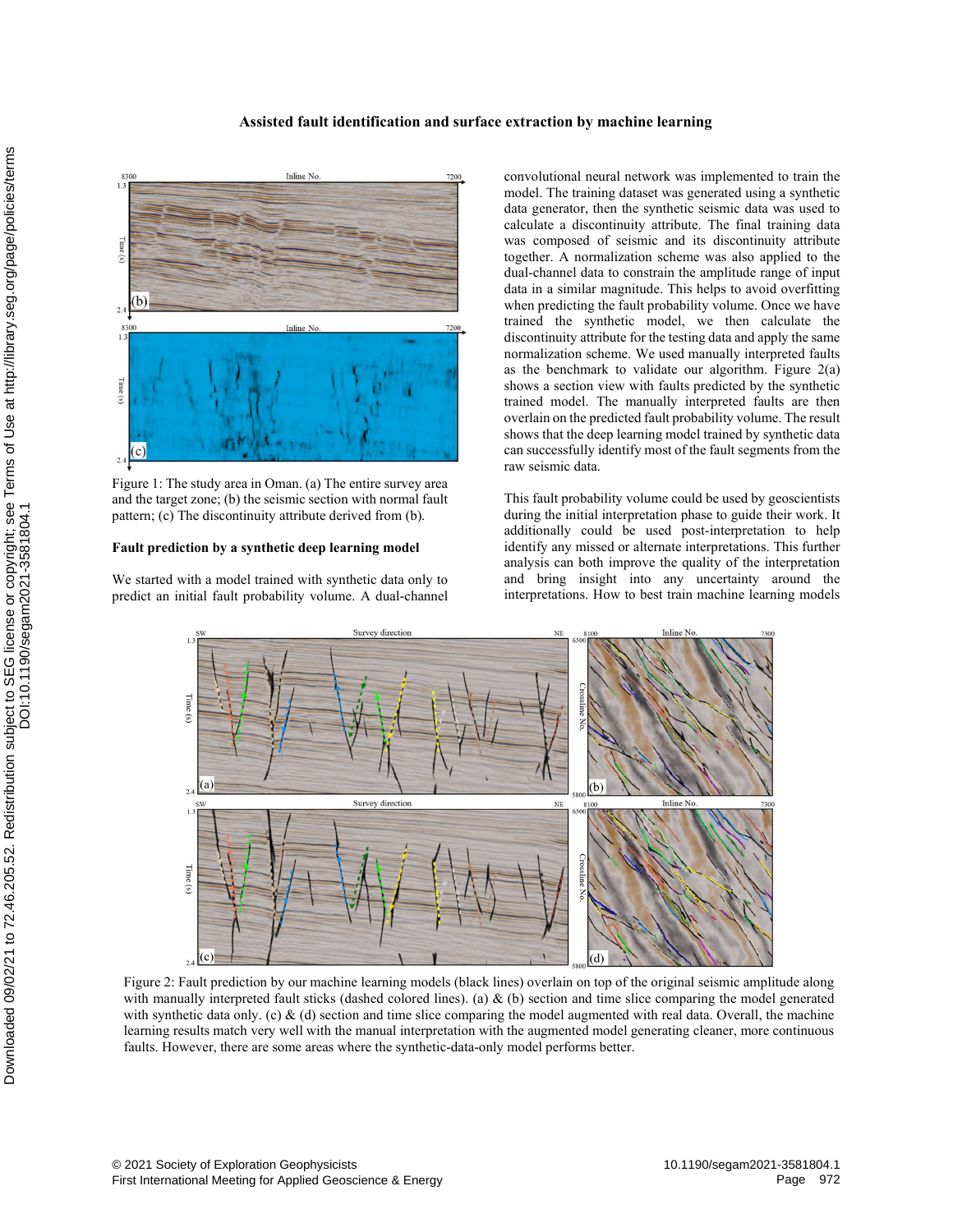#### Assisted fault identification and surface extraction by machine learning

to further understand the geology is still a topic of research, however, it is still necessary to require an experienced interpreter to make the final decisions in the fault identification process.

#### Fault prediction by an augmented deep learning model including manually interpreted faults

To improve the synthetic data trained model, we picked a small subset of the seismic cube (and its manually interpreted faults) and used them as additional training data and labels to re-train the synthetic model. The selected seismic used to re-train the model represents  $\sim$ 1.7% of the total survey area and  $\sim$ 3% of the total training data. Therefore, the model is still dominated by synthetic data but augmented by a small portion of real data. Figure 3a shows the selected seismic used to re-train the model, several selected fault planes used as additional training labels in Figure 3b. Figure 3c shows the converted fault mask from Figure 3b.



Figure 3: The additional data used to re-train the synthetic model. (a) The selected 3D seismic data; (b) Fault sticks picked by an interpreter; (c) The converted 3D fault mask.

Figures 2 (c) and (d) show the prediction result from the deep learning model re-trained with a subset of real data from the survey of interest. We observed that most faults are correctly predicted compared with the manual interpretation and the original synthetic model. Additionally, the augmented model shows cleaner, more continuous faults. Like the synthetic-only model it still missed identifying a few fault locations where manual faults were picked. This could be due to either the weak discontinuity along the seismic section or limitations of the deep learning algorithm. There are also several places where a predicted fault segment from the deep learning model does not make geological sense compared with the manually interpreted faults. This should be improved by including more valid data points from both the synthetic and the augmented data inputs.

We noticed that in some areas the synthetic-only model shows better predictions than the model including the manual interpretations. This highlights some of the limitations of including non-synthetic data. Firstly, even in the small subset of the volume we selected not every fault in the seismic has been interpreted. These un-interpreted faults get included in the model, reducing the model's ability to identify all faults, Secondly, interpretation can be a highly subjective process. Even experienced geoscientists can interpret the same seismic section in many different ways (Alcalde et al., 2017). By including just one geoscientists interpretation into the model you are adding that person's biases (both good & bad) into the model and thus limiting the ability of the model to generate genuine alternate & valid predictions.

We may find that as the interpreter trains the machine learning tool, the machine learning tool can also help train the interpreter. If the machine learning results are not as expected, the interpreter can update the user-provided training. This interactive feedback loop can help an interpreter refine their fault picking skills to get an optimally trained CNN. Also critical in this process is to have the synthetic training dataset match the geologic environment. Trying to predict a trans-tensional fault pattern using a synthetic dataset from compressional models would be futile. The closer the structure and stratigraphy of the synthetic model to the real geology, the better.

# Fault extraction by unsupervised machine learning approach

As the last step, we implemented an unsupervised machine learning clustering approach to generate fault sticks from the fault probability maps. A machine learning clustering approach is used to find the K nearest neighbors of a specific point or location, then go around to find all neighbors within a certain radius (Rabbani et al., 2006). Once all neighbor points are found, we consider them as seed points, growing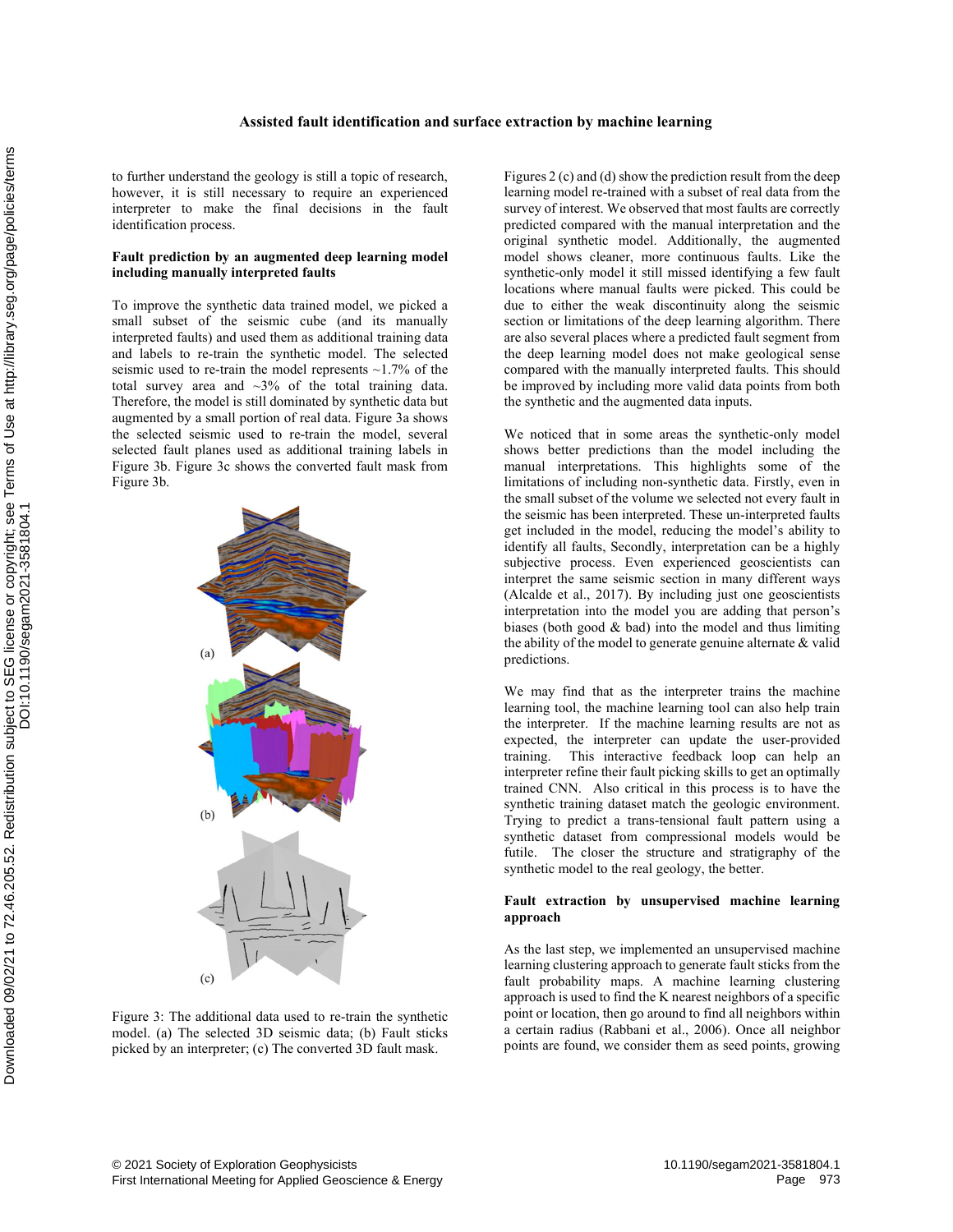# Assisted fault identification and surface extraction by machine learning

from the point that has the minimum curvature value until there are no unlabeled points in the cloud. Figure 4 shows the fault planes extracted in the study area. To interpret faults from the seismic data, an experienced geoscientist spent over a week manually picking approximately 200 correlated faults whilst the machine learning approach only took less than an hour to identify the fault locations as well as generate the fault sticks. Having editable fault sticks provides the interpreter with the ability to keep the machine learning results where it was successful and make edits to the fault sticks where a manual interpretation could improve the results. This leverages the power of the machine learning capabilities and the geologic knowledge of the interpreter.



Figure 4: Fault planes extracted by unsupervised machine learning approach.

#### Discussions and Conclusions

this abstract, we implemented a dual-channel convolutional neural network to successfully generate fault probability volumes from a dataset in Oman. Our first volume was created using only synthetic data and this machine learning-based approach correctly predicted faults in much of the seismic data as verified by comparing to the manual fault interpretation. The volume also identified some missed faults as well as valid alternative interpretations.

Our second volume used both synthetic data and manual interpreted faults whilst in most areas it performed superior to the synthetic only volume (correctly identifying faults missed by the synthetic only model and generating cleaner, more continuous fault probabilities) in some areas it performed less well highlighting the limitations of using subjective data such as manual fault interpretations to train machine learning models.

After creating the fault probability volume, we then successfully ran an unsupervised machine learning clustering algorithm to extract fault sticks from the fault probability volume. The resulting fault planes compared very favorably with the manual interpretations in most areas. However, we also observed that some machine learning faults did not make geological sense, which could due to missing the necessary fault types to train a model, e.g. strikeslip fault, reverse fault, or due to weak signal-to-noise ratio. The manual fault interpretation used in this project required an experienced geoscientist who spent over a week manually picking segments whilst the machine learning approach took less than an hour to complete the workflow.

Machine learning fault extraction is a valuable new addition to the discontinuity and curvature tools currently used by exploration and development geophysicists. An exploration geophysicist can use the machine learning fault extraction to help with initial recon mapping of an area. A development geophysicist can use the machine learning fault extraction to provide fault locations for well planning. In all cases, the machine learning results will still require detailed review by an interpreter to assess the validity of the automated fault prediction.

#### Acknowledgments

We thank Occidental Petroleum Corporation for providing the seismic and fault data and their permission to use it in this research.